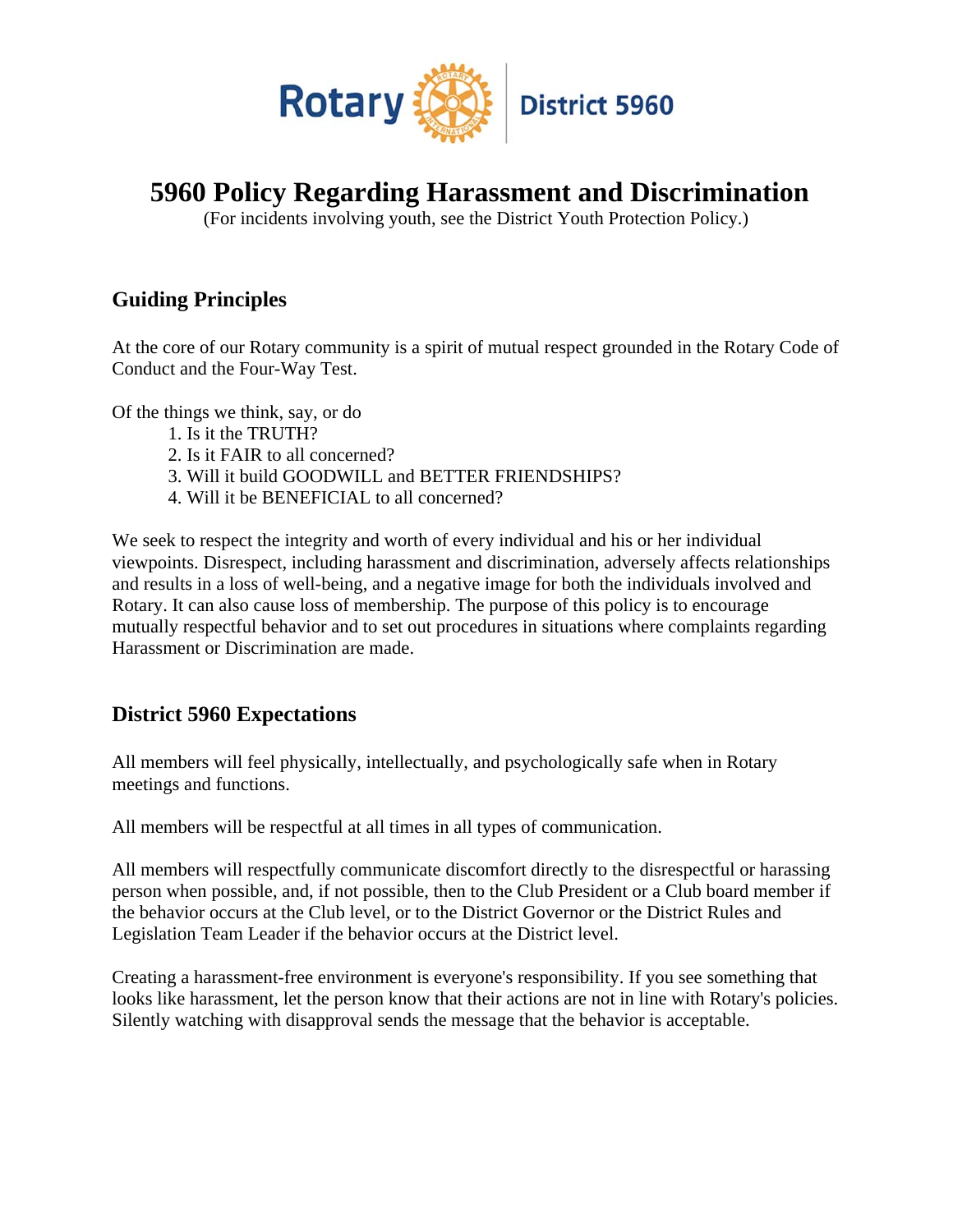Allegations of harassment should be taken seriously every time. Harassment or discrimination by a member of Rotary will be addressed as outlined in the section onProcedures and Resolution below.

### **Definitions**

#### **A. Harassment:**

Harassment is broadly defined as any conduct, verbal or physical, that denigrates, insults, or offends a person or group based on any characteristic (age, ethnicity, race, color, abilities, religion, socioeconomic status, culture, sex, sexual orientation, relationship status, or gender identity). It includes behaviors or patterns of behavior that create an intimidating or offensive work or social environment or otherwise restrict opportunities for Rotary service.

Harassment can take many forms. When a behavior becomes pervasive or extreme, it is harassment. Here are some examples:

- Using insulting words, whether spoken or written, including in an email or on social media;
- Bullying, including verbal or physical threats or intimidation;
- Making derogatory remarks on social media or in an email;

• Engaging in gossip, including insulting statements about people's private lives that could damage their reputations;

- Deliberately impeding a person's movements;
- Asking questions or making comments about a person's sexual activity or experiences;
- Making jokes or using derogatory language about someone's age, ethnicity, race, color, abilities, religion, socioeconomic status, culture, sex, sexual orientation, relationship status, or gender identity;
- Making or threatening unwelcome physical contact, such as brushing against, embracing, or pinching;
- Making unsolicited comments about a person's attractiveness or appearance;
- Leering or whistling;

• Using, displaying, or sharing sexually suggestive or offensive words, objects, pictures, articles, letters, emails, texts, or websites;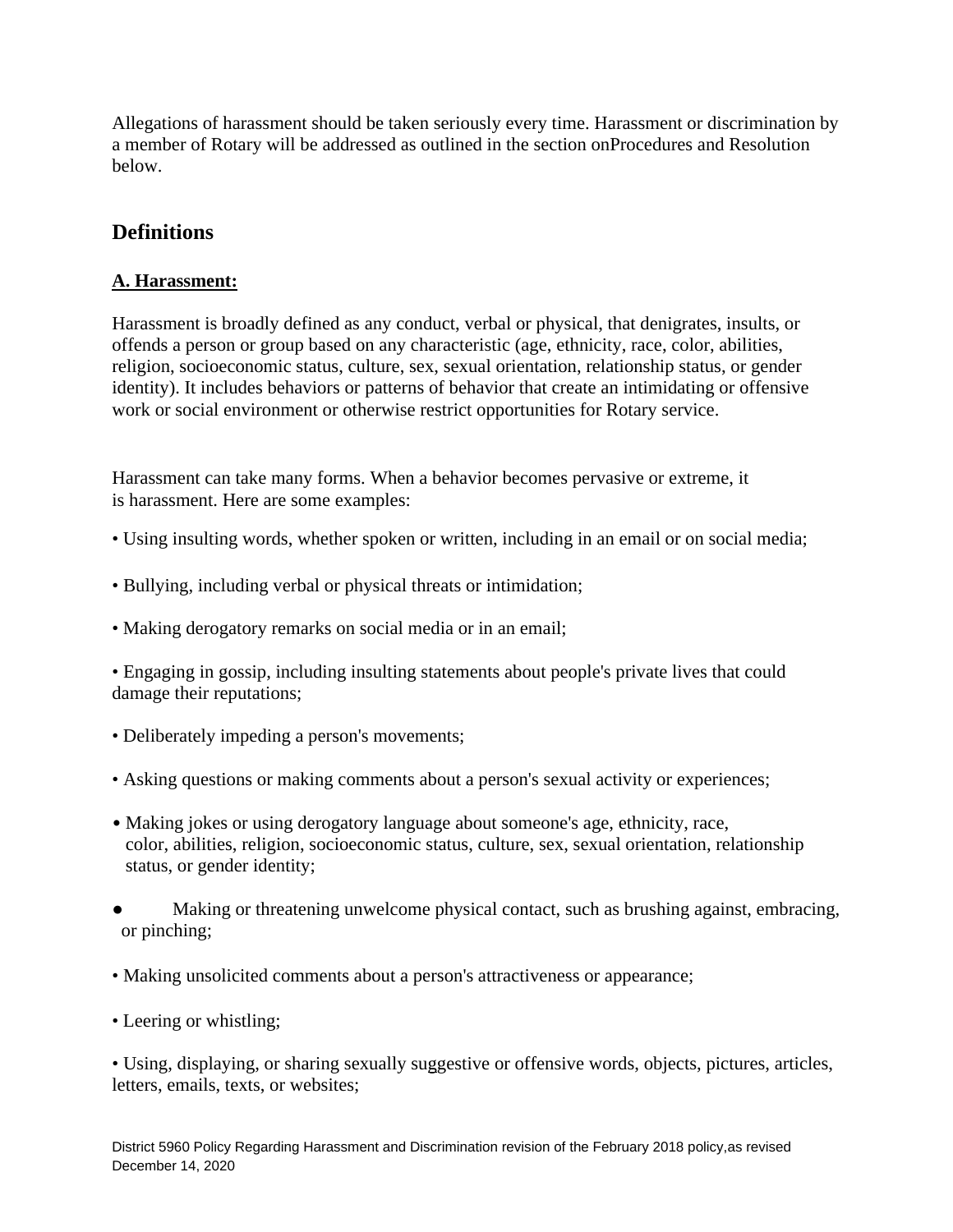• Making references to age, ethnicity, race, color, abilities, religion, socioeconomic status, culture, sex, sexual orientation, or gender identity.

#### **B. Sexual Harassment:**

Sexual harassment is defined as unwelcome sexual advances, including gender-based or same-sex based comments and conduct, requests for favors or other verbal, nonverbal or physical conduct of a sexual nature. Examples of such conduct include, but are not limited to, stereotypical or inappropriate jokes, language, cartoons, nicknames or propositions; repeated unwanted social invitations; unwanted touching; sexually objectifying media; and, suggestive or insulting sounds.

### **Procedures and Resolution**

Because respect is necessary for sharing ideas, learning and working towards a common goal, Rotary District 5960 is committed to having a process for assuring that its meetings and activities are free from harassment and discrimination.

When a person experiences, or a bystander observes, harassment or discrimination and raises a concern or formal complaint, principles of respectful communication shall govern the interactions of all concerned. The reporting individual will be encouraged to share what he or she experienced, saw, or heard, the impact of the behavior, and what would be helpful to resolve the issue.

Privacy shall be scrupulously guarded. All communications regarding the matter involved shall be confidential, and should be documented contemporaneously. Any written notes or communications shall be kept in confidential records at the Club or District level, as appropriate, for six years.

All allegations of criminal behavior should be referred to local law enforcement, unless the complainant/victim wishes it to not be reported.

Members should always cooperate fully with any investigation at any level and should not interfere.

### **Club Level Matters**

District 5960 Clubs shall act to prevent harassment and discrimination by presenting programs which raise awareness of potentially harassing or discriminatory behavior. Members shall be informed of relevant District policies including, but not limited to, the Youth Protection Policy and this policy.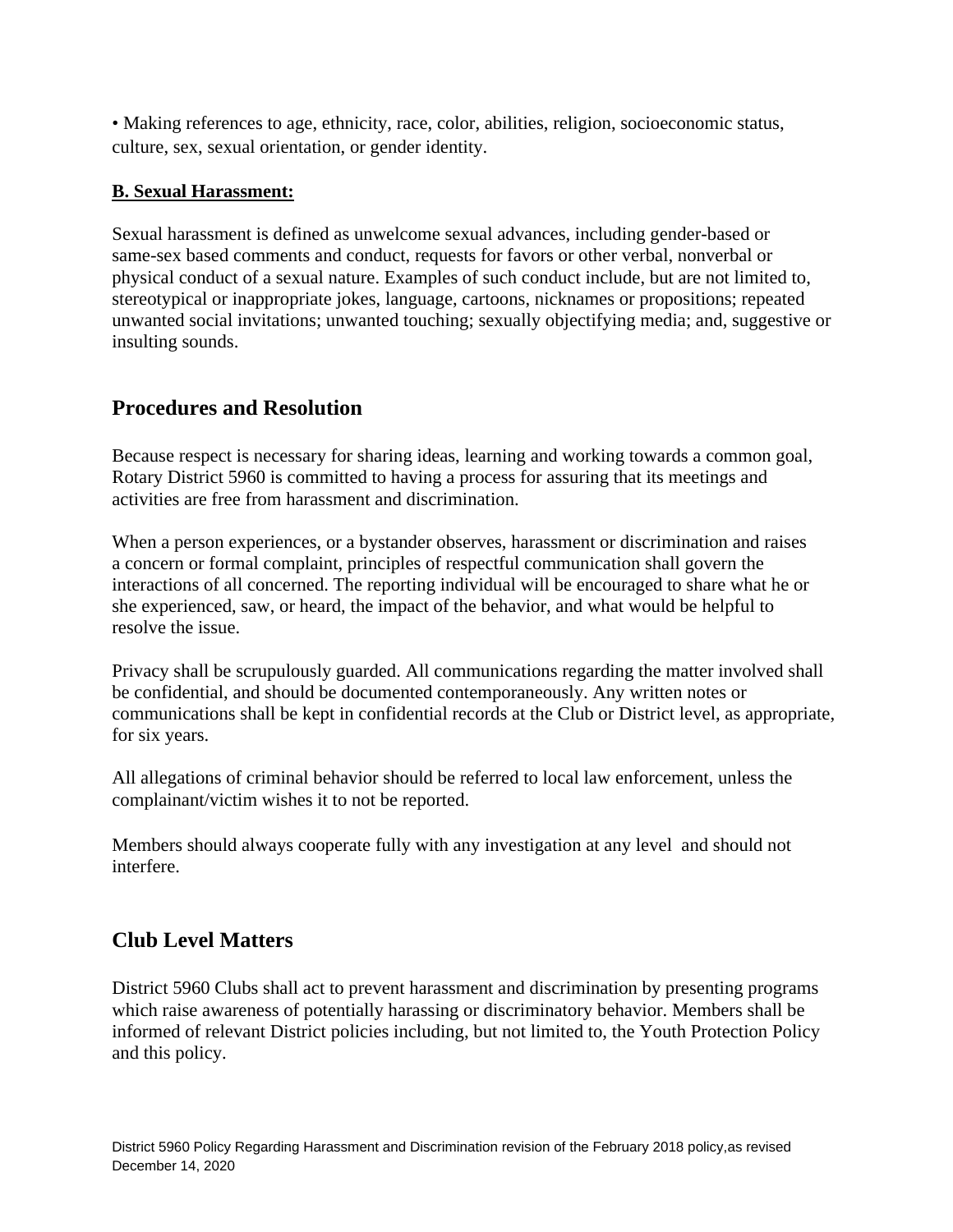Allegation of harassment by a member of Rotary shall be reviewed through the following steps within a reasonable time frame but not more than one week; unless a longer period is agreed to by the complainant/victim.

#### **Steps to Resolve Harassment or Discrimination Allegations Occurring on Club Level:**

1. Individuals involved should attempt to resolve it themselves when possible.

2. If this is not possible or realistic, refer the concern to the Club President or if the President is involved in the matter or cannot be neutral, to a trusted Club board member.

3. The Club President or trusted Club board member shall gather information about the alleged incident(s) from all persons involved in the incident(s). He or she shall record the names of the persons involved and summarize the reported problem, including time, date, place, what happened, and outcome of the discussion, i.e. whether there was resolution or if further action is necessary.

4. If the issue remains unresolved, it should be referred to the Executive Committee of the Club's Board of Directors in closed session. The aggrieved person(s) or their representative shall present the complaint, witnesses, and evidence to the Executive Committee in closed session. The person(s) about whom the grievance is made or their representative shall also present their concerns, witnesses, and evidence to the Executive Committee in closed session. The President or the Executive Committee may request consultation with the District Governor.

5. If still unresolved, the Executive Committee shall refer the matter to the District Governor to investigate and mediate. If there is potential legal action, the matter shall be referred to an attorney.

Club leaders shall strive to resolve the matter in the most respectful and kind manner possible. Based upon each member's responsibility to abide by the Rotary Four-Way Test, the Rotary Code of Conduct, Rotary International Bylaws, the Club's Constitution, the Club Bylaws, and this policy, the Executive Committee may advise mediation, recommend anger management classes, or in extreme cases, require resignation from the Club, or may commence or respond to litigation.

At any point in the investigation, the Club may consult with the District, without directly referring the matter to the District.

#### **District Level Matters**

#### **Steps to resolve harassment or discrimination allegations occurring on the district level:**

1. Individuals involved should attempt to resolve it themselves when possible.

2. If this is not possible or realistic, refer the concern to the District Governor or Rules and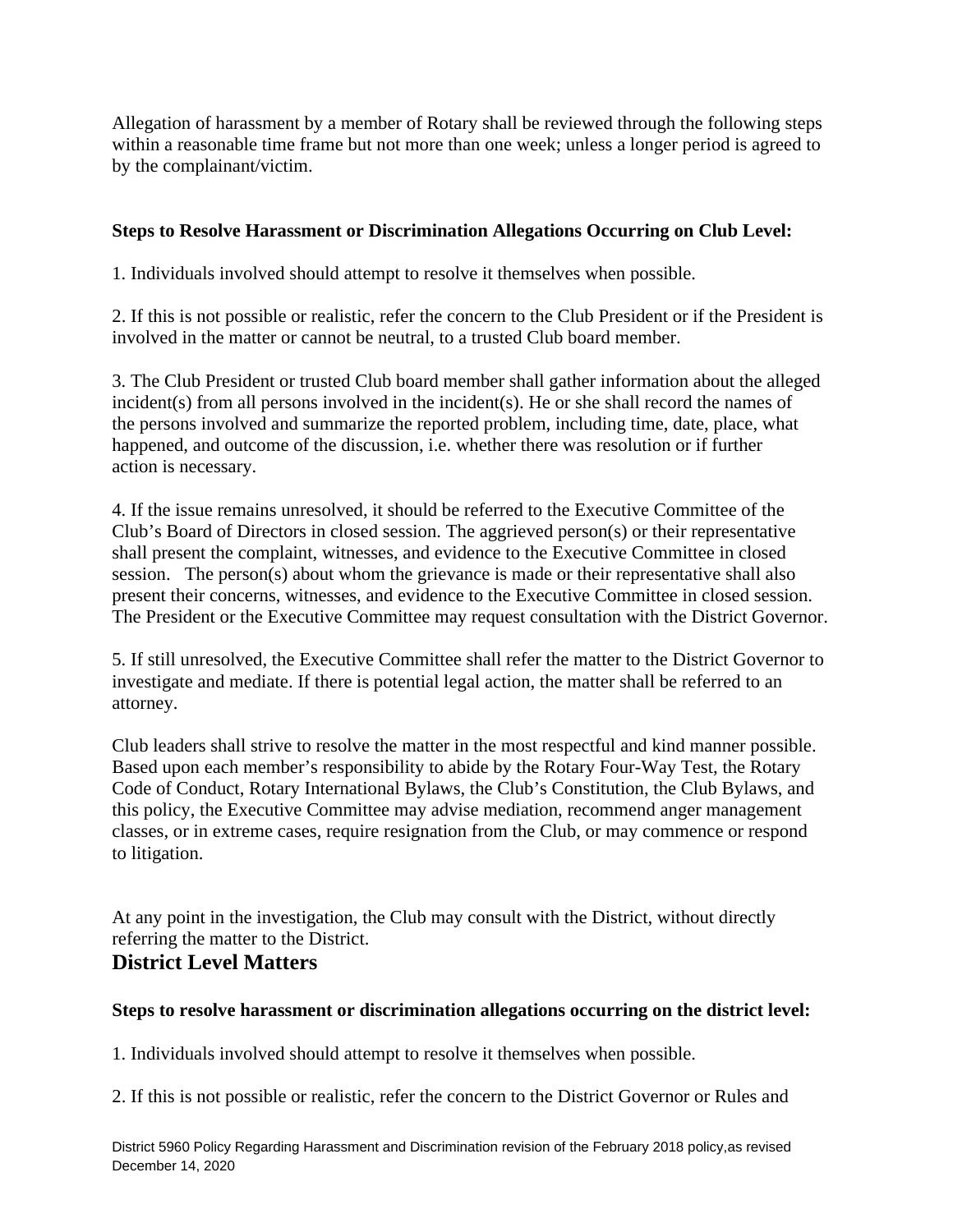Legislation Team Leader if the District Governor is involved in the matter or cannot be neutral.

3. The District Governor or Rules and Legislation Team Leader shall gather information about the alleged incident(s) from all persons involved in the incident(s). He or she shall record the names of the persons involved and summarize the reported problem, including time, date, place, what happened, and outcome of the discussion, i.e. whether there was resolution or if further action is necessary.

4. If the issue remains unresolved, it should be referred for resolution to the Executive Committee of the District Board of Directors (less anyone accused of the misconduct in question) in closed session. The aggrieved person(s) or their representative shall present the complaint, witnesses, and evidence to the Executive Committee in closed session. The person(s) about whom the grievance is made or their representative shall also present their concerns, witnesses, and evidence to the Executive Committee in closed session.

5. If there is potential legal action, the matter shall be referred to an attorney.

If the District Governor is the subject of the complaint, the immediate past district governor or the committee will review and respond to the complaint. If an allegation is made against a Governor, Governor-elect, or Governor-nominee, you must also contact your District Support staff.

If the District Governor, Past District Governor, or the committee fails to address an allegation of harassment adequately, it will be referred to Rotary's General Secretary.

District leaders, including Governors, Assistant Governors, and Team leaders, are encouraged to work with their clubs to create a harassment-free environment.

District leaders shall strive to resolve the matter in the most respectful and kind manner possible. Based upon the member's responsibility to abide by the Rotary Four-Way Test, the Rotary Code of Conduct, Rotary International Bylaws, the Club's Constitution, the Club Bylaws, and this policy, the Executive Committee may advise mediation, recommend anger management classes, or in extreme cases, require resignation from District Leadership or suggest that an offending member's Club membership be terminated. The Executive Committee may, as appropriate, commence or respond to litigation.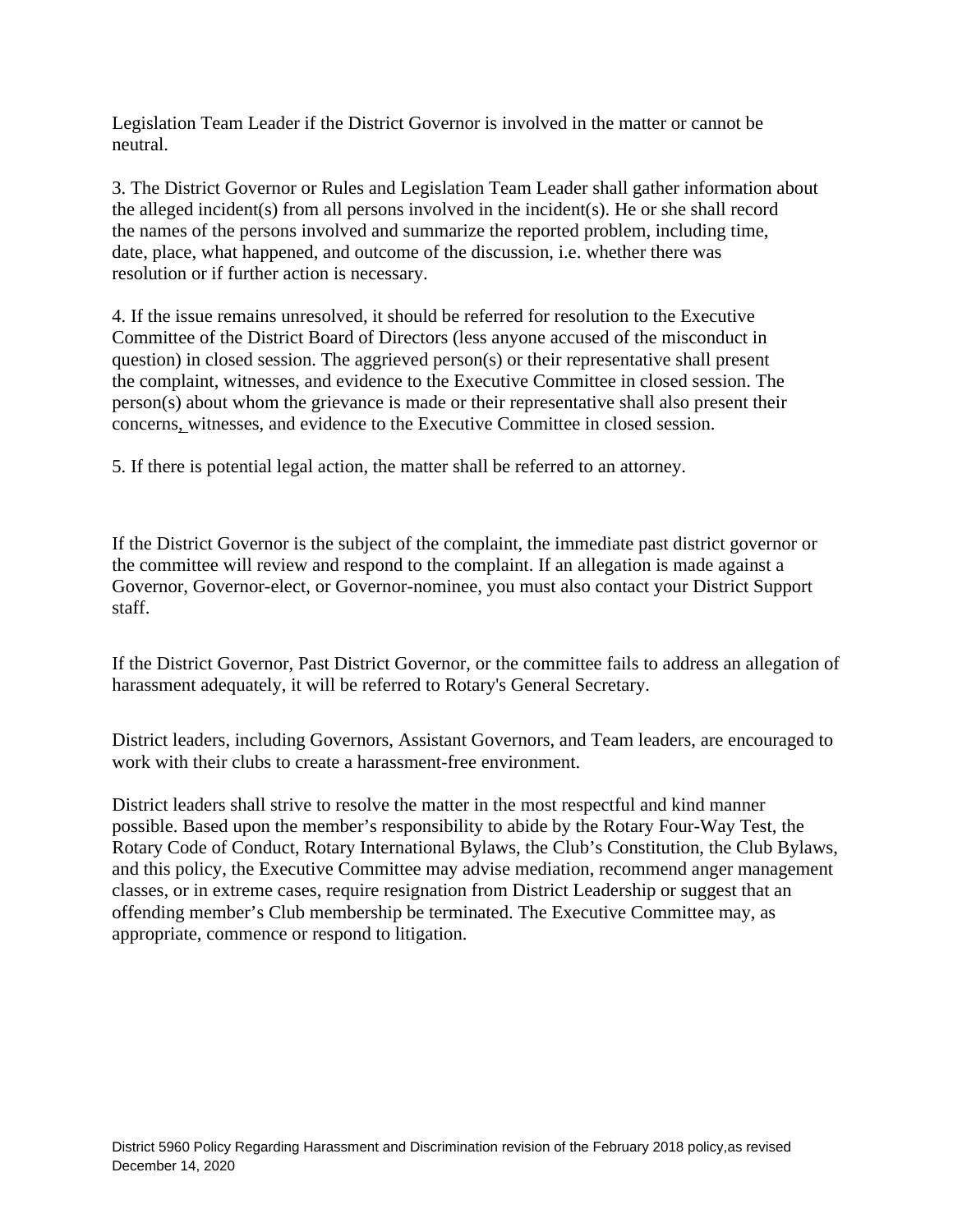## **Appendix Conducting the investigation**

### **Suggested steps (for your guidance, not mandatory) to conduct an investigation.**

#### **Step 1-Review the complaint and decide with whom you want to speak. Arrange interviews with everyone involved in the situation**:

 The best thing to do is to talk to the accuser, the subject of the complaint, and other people who may have witnessed the event and might be able to provide perspective. If someone refuses to be interviewed or will not return your calls or emails, note that in your report. Try to contact the person at least three times using two different methods. The interviews can be conducted in person, by phone, or in an online meeting. Be sure to take careful notes regardless of how you conduct the interviews.

#### **Step 2-Conduct a thorough investigation:**

Start by talking to the person who made the allegation, asking for:

- 1. A description of the event;
- 2. The names of possible witnesses;
- 3. Whether they think you should talk to anyone else who was present;

4. What outcome they want (for example, action from the district, or the district asking the RI Board to take action).

Then talk to the subject of the complaint, telling them that an allegation has been made. Ask them to describe what happened. Request the names of possible witnesses to the event or behavior and any documentation or evidence they have to suggest the event did not take place as alleged.

Use a similar approach with witnesses. Ask questions that establish facts and avoid "why" questions that can lead to shaming or blaming the person who made the allegation.

Ask open-ended questions (e.g., beginning your questions with words such as "what" and "how" can help you explore what happened). Let people tell you their story. Only prompt them when they run out of words. Wait 10 seconds after they stop talking before you ask more questions.

It's best to talk to people who directly saw what occurred. This will lead you to a stronger conclusion